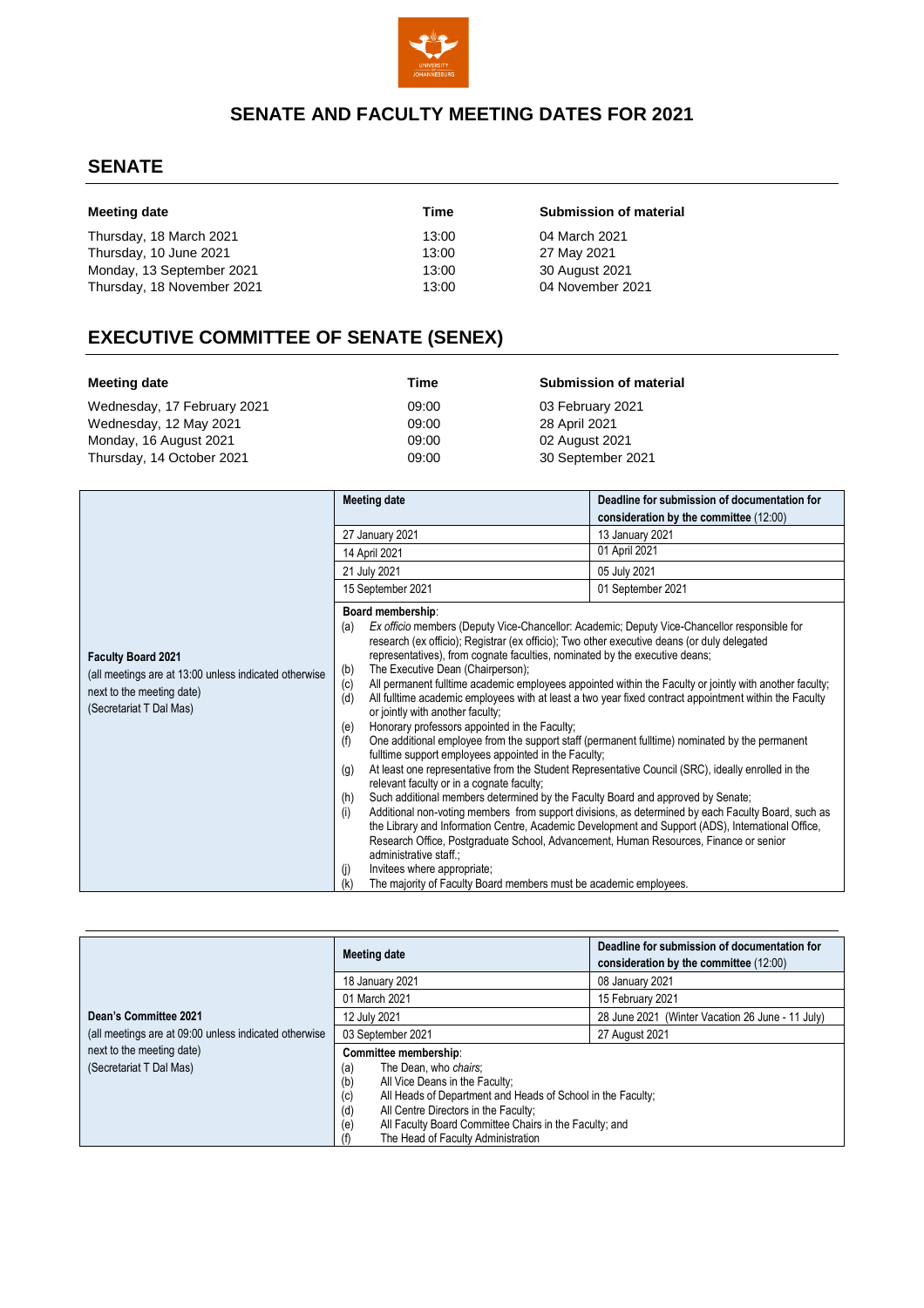| <b>TPAC 2021</b><br>(Secretariat M Alexander) | <b>Meeting date</b> | Deadline for submission of documentation for<br>consideration by the committee |
|-----------------------------------------------|---------------------|--------------------------------------------------------------------------------|
|                                               | 25 January 2021     | 18 January 2021                                                                |
|                                               | 16 April 2021       | 09 April 2021                                                                  |
|                                               | 23 July 2021        | 16 July 2021                                                                   |
|                                               | 20 September 2021   | 13 September 2021                                                              |

|                                                                                                               | <b>Meeting date</b>                                                                                                                                                                                                                                                                                                                                    | Deadline for submission of documentation for<br>consideration by the committee (12:00) |
|---------------------------------------------------------------------------------------------------------------|--------------------------------------------------------------------------------------------------------------------------------------------------------------------------------------------------------------------------------------------------------------------------------------------------------------------------------------------------------|----------------------------------------------------------------------------------------|
|                                                                                                               | 11 January 2021                                                                                                                                                                                                                                                                                                                                        | 10 December 2020                                                                       |
|                                                                                                               | 01 April 2021                                                                                                                                                                                                                                                                                                                                          | 23 March 2021                                                                          |
|                                                                                                               | 13 July 2021                                                                                                                                                                                                                                                                                                                                           | 25 June 2021 (Winter Vacation 26 June - 11 July)                                       |
|                                                                                                               | 01 September 2021 (last meeting feeding into TPAC<br>for 2021)                                                                                                                                                                                                                                                                                         | 18 August 2021                                                                         |
| <b>Humanities HR and Finance Committee 2021</b>                                                               | First meeting of January 2022 (date still to be<br>established, but normally within the second week of<br>the start of the academic year)                                                                                                                                                                                                              | 10 December 2021                                                                       |
| (all meetings are at 13h00 unless indicated<br>otherwise next to the meeting date)<br>(Secretariat T Dal Mas) | Committee membership:<br>The Dean, who chairs (Naidoo, K) [ex-officio];<br>(a)<br>(b)<br>All Vice Deans in the Faculty (Barnes, B; Moyo, D) [ex-officio]<br>(c)<br>Flected members:<br>Batisai, K;<br>II.<br>Erlank, N;<br>Ш.<br>Kgotleng, D;<br>IV. Khunou, G:<br>Meintjies, C;<br>Mngadi, S;<br>Vİ.<br>Nadesan, V; and<br>VII.<br>VIII. Van Wyk, A-M |                                                                                        |

# **SENATE HIGHER DEGREES COMMITTEE**

| Time  | <b>Submission of material</b> |  |
|-------|-------------------------------|--|
| 09:00 | 21 January 2021               |  |
| 09:00 | 17 February 2021              |  |
| 09:00 | 30 March 2021                 |  |
| 09:00 | 22 April 2021                 |  |
| 09:00 | 18 May 2021                   |  |
| 09:00 | 19 July 2021                  |  |
| 09:00 | 19 August 2021                |  |
| 09:00 | 20 September 2021             |  |
| 09:00 | 25 October 2021               |  |
|       |                               |  |

|                                                                      | <b>Meeting date</b>                                                       | Deadline for submission of documentation for<br>consideration by the committee (16:00) |
|----------------------------------------------------------------------|---------------------------------------------------------------------------|----------------------------------------------------------------------------------------|
|                                                                      | 14 January 2021 (round robin)                                             | 5 January 2021                                                                         |
|                                                                      | 11 February 2021                                                          | 2 February 2021                                                                        |
|                                                                      | 18 March 2021 (09h00)                                                     | 9 March 2021                                                                           |
| Faculty Higher Degrees Committee (FHDC) 2021                         | 15 April 2021                                                             | 6 April 2021                                                                           |
| (all meetings are at 13:00 unless indicated otherwise                | 13 May 2021                                                               | 4 May 2021                                                                             |
| next to the meeting date)                                            | 10 June 2021 (09h00)                                                      | 1 June 2021                                                                            |
| (Secretariat Faculty Officers according to scheduled<br>allocations) | 15 July 2021 (round robin)                                                | 6 July 2021                                                                            |
|                                                                      | 12 August 2021                                                            | 3 August 2021                                                                          |
|                                                                      | 16 September 2021                                                         | 7 September 2021                                                                       |
|                                                                      | 14 October 2021                                                           | 5 October 2021                                                                         |
|                                                                      | 11 November 2021                                                          | 2 November 2021                                                                        |
|                                                                      | Committee membership:<br>Howes, L (Chair)<br>a)<br>Elected members:<br>b) |                                                                                        |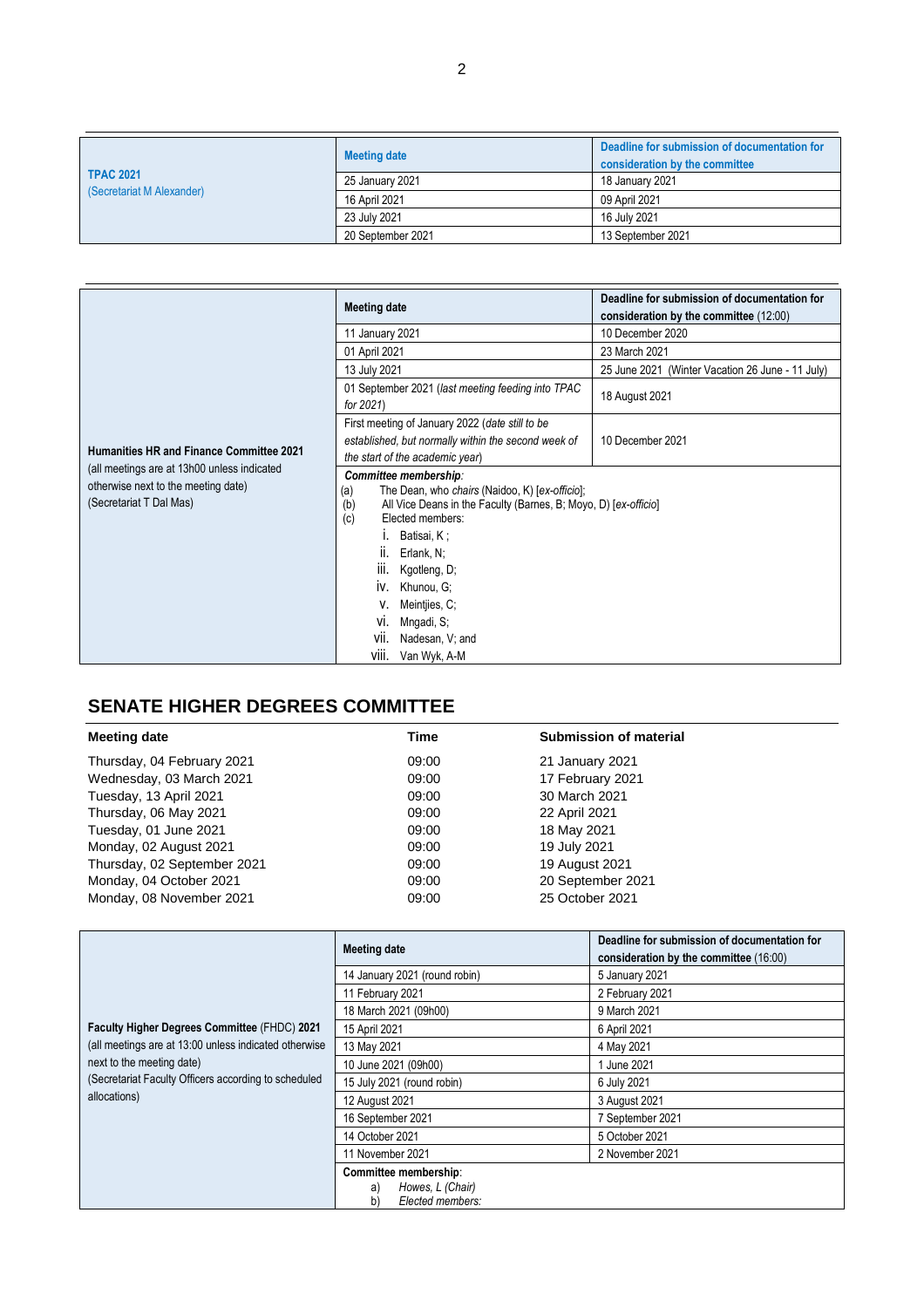| 3                                |  |  |
|----------------------------------|--|--|
| Graham, S;<br>                   |  |  |
| ii.<br>Morejele, N;              |  |  |
| iii.<br>Rugunanan, P (Co-Chair); |  |  |
| iv.<br>Singh, A                  |  |  |
| Sobantu, M;<br>٧.                |  |  |
| vi.<br>Van Breda, A;             |  |  |

### **SENATE RESEARCH ETHICS COMMITTEE**

| Meeting date              | Time  | <b>Submission of material</b> |
|---------------------------|-------|-------------------------------|
| Thursday, 29 April 2021   | 09:00 | 15 April 2021                 |
| Monday, 20 September 2021 | 09:00 | 06 September 2021             |

|                                                       | <b>Meeting date</b>             | Deadline for submission of documentation for<br>consideration by the committee (16:00) |
|-------------------------------------------------------|---------------------------------|----------------------------------------------------------------------------------------|
|                                                       | 25 January 2021                 | 18 January 2021                                                                        |
|                                                       | 22 February 2021                | 15 February 2021                                                                       |
|                                                       | 29 March 2021                   | 22 March 2021                                                                          |
|                                                       | 26 April 2021                   | 19 April 2021                                                                          |
|                                                       | 31 May 2021                     | 24 May 2021                                                                            |
| <b>Faculty Ethics Committee 2021</b>                  | 26 July 2021                    | 19 July 2021                                                                           |
|                                                       | 30 August 2021                  | 23 August 2021                                                                         |
| (all meetings are at 13:00 unless indicated otherwise | 27 September 2021               | 20 September 2021                                                                      |
| next to the meeting date)                             | 1 November 2021                 | 25 October 2021                                                                        |
| (FREC)                                                | 29 November 2021                | 22 November 2021                                                                       |
|                                                       | Committee membership:           |                                                                                        |
|                                                       | Chagonda, T (Chair)<br>a)       |                                                                                        |
|                                                       | b)<br>Existing elected members: |                                                                                        |
|                                                       | Stadler, J;                     |                                                                                        |
|                                                       | Mitova, V;<br>ii.               |                                                                                        |
|                                                       | Nel, H;<br>iii.                 |                                                                                        |
|                                                       | Lubinga, E;<br>iv.              |                                                                                        |
|                                                       | Chikasa, J; and<br>٧.           |                                                                                        |
|                                                       | Malan, N<br>Vİ.                 |                                                                                        |

## **SENATE TEACHING AND LEARNING COMMITTEE**

| Meeting date             | Time  | Submission of material |
|--------------------------|-------|------------------------|
| Monday, 22 February 2021 | 13:00 | 08 February 2021       |
| Monday, 17 May 2021      | 13:00 | 03 May 2021            |
| Monday, 23 August 2021   | 13:00 | 10 August 2021         |
| Monday, 18 October 2021  | 13:00 | 04 October 2021        |

| <b>Faculty Teaching and Learning Committee 2021</b><br>(FTLC)<br>(Secretariat E van Wyk) | <b>Meeting date</b>                                                                                                                                                                                           | Deadline for submission of documentation for<br>consideration by the committee |
|------------------------------------------------------------------------------------------|---------------------------------------------------------------------------------------------------------------------------------------------------------------------------------------------------------------|--------------------------------------------------------------------------------|
|                                                                                          | 04 February 2021                                                                                                                                                                                              | 21 January 2021                                                                |
|                                                                                          | 08 April 2021                                                                                                                                                                                                 | 25 March 2021                                                                  |
|                                                                                          | 15 July 2021                                                                                                                                                                                                  | July 2021                                                                      |
|                                                                                          | 02 September 2021                                                                                                                                                                                             | 19 August 2021                                                                 |
|                                                                                          | Committee membership:<br>Vice Dean Academic chairs (Moyo, D)<br>a)<br>b)<br>Elected members:<br>i. Botha. C:<br>ii. Card, M;<br>iii. Ditlhake. K:<br>iv. Graham, V<br>v. Mayekiso, A; and<br>vi. Pritchard, M |                                                                                |